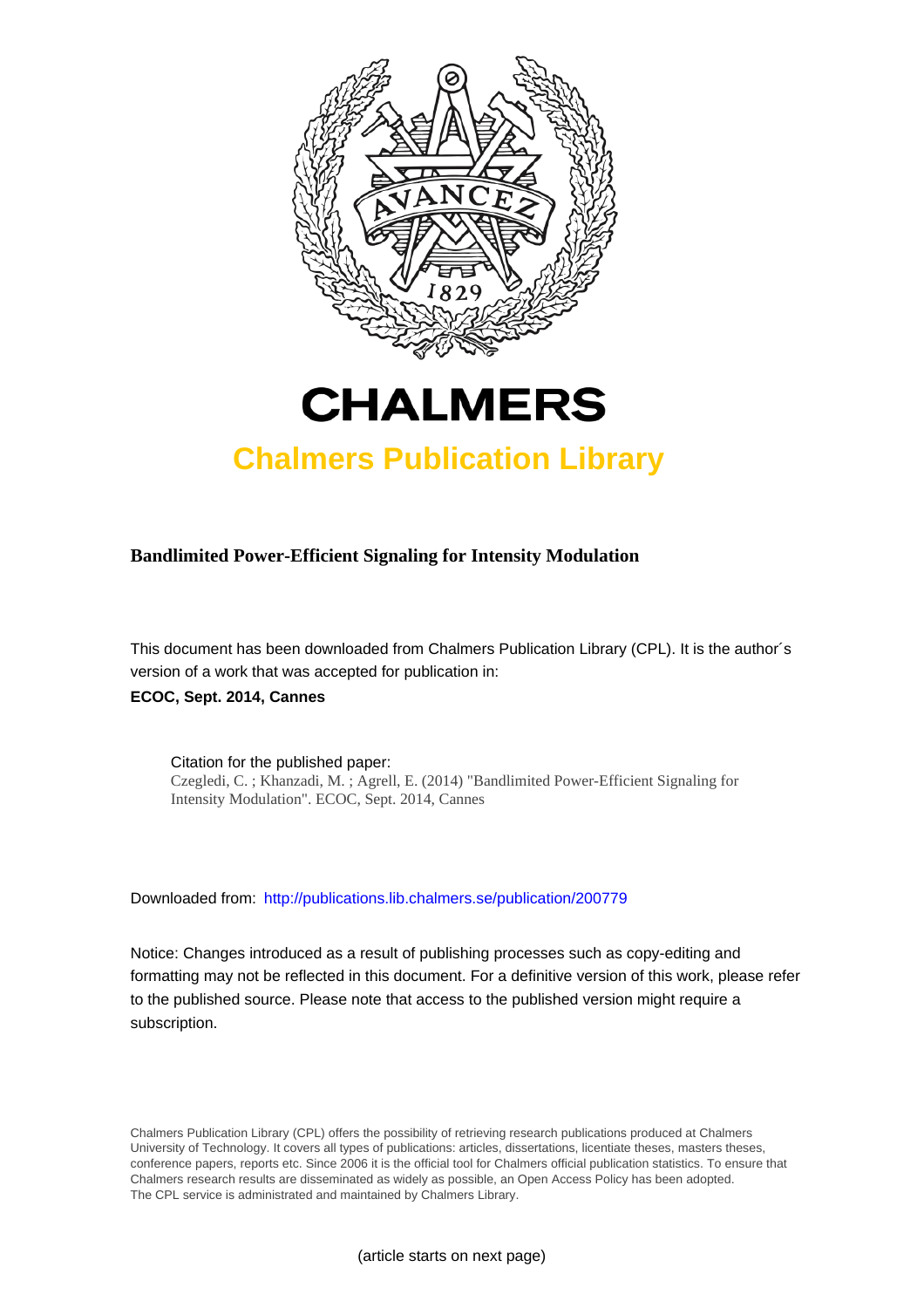# Bandlimited Power-Efficient Signaling for Intensity Modulation

Cristian B. Czegledi<sup>(1)</sup>, M. Reza Khanzadi<sup>(1,2)</sup>, and Erik Agrell<sup>(1)</sup>

(1) Department of Signals and Systems, czegledi@chalmers.se

 $(2)$  Department of Microtechnology and Nanoscience,

Chalmers University of Technology, Gothenburg, SE-41296, Sweden.

*Abstract A new, power-efficient signaling method for intersymbol interference-free transmission over the bandlimited intensity-modulation direct-detection channel is proposed. The method utilizes pulse-amplitude modulation with a sinusoidal bias function and is more power-efficient than previously known methods.*

# **Introduction**

Intensity-modulation direct-detection (IM/DD) systems are a potential solution for low-cost, low-complexity optical communication links. In such systems, the information is encoded on the intensity of the transmitted optical signal by varying the driving current of a verticalcavity surface-emitting laser, a laser diode, or a lightemitting diode at the transmitter. Direct detection is performed at the receiver by using a photodetector that generates an electrical current, proportional to the re-ceived optical power<sup>[1](#page-3-0)</sup>. Applications of IM/DD systems include short-range optical links such as fiber-to-thehome, optical interconnects $2$ , and diffuse indoor wire-less optical links<sup>[1](#page-3-0)</sup>. An IM/DD system implies two major constraints on the transmitted electrical signal; it must be nonnegative, and for safety and energy consumption purposes, both average and peak optical power have to be within certain limitations<sup>[1](#page-3-0)</sup>.

Hranilovic investigated<sup>[3](#page-3-2)</sup> intersymbol interference (ISI)-free transmission over a strictly bandlimited IM/DD channel for the first time. Pulse-amplitude modulation (PAM) schemes were designed using bandlimited ISI-free nonnegative Nyquist pulses such as the squared sinc (S2) pulse, which requires a bandwidth equal to the symbol rate. It was also shown that nonnegative bandlimited ISI-free root-Nyquist pulses do not exist. As an extension, new nonnegative Nyquist pulses were introduced<sup>[4](#page-3-3)</sup>, which provide a trade-off between the required optical power and the bandwidth. In 2012<sup>[5](#page-3-4)</sup>, a new modulation scheme for bandlimited ISI-free IM/DD systems was proposed, where a directcurrent (DC) bias signal is added to the transmitted waveform in order to make it nonnegative. This approach improves the bandwidth efficiency, by reducing the required bandwidth below the symbol rate, and it also allows the usage of root-Nyquist pulses.

In this paper, we propose a more power-efficient signaling scheme by means of adding a time-varying bias to the transmitted PAM signal. The introduced bias is strictly bandlimited and it consists of a sinusoidal and a DC signal with optimized coefficients. The sinusoidal component of the bias can be used at the receiver to improve the symbol time recovery. By this scheme, up to 0.91 dB gains can be achieved in signal-to-noise ratio (SNR) compared to the previously best known signaling scheme at the same spectral efficiency, which is based on S2.

#### **System Model**

In the absence of optical amplification, the dominating noise sources are thermal noise and shot noise in the photodetector<sup>[6](#page-3-5)</sup>. The IM/DD link can in this case be accurately modeled as a baseband additive white Gaussian noise (AWGN) channel with a nonnegative input signal<sup>[1](#page-2-0)</sup>. Fig. 1 shows the passband model of a IM/DD system (top) and the corresponding baseband channel (middle). We construct the nonnegative transmitted intensity as a modified PAM signal

$$
x^{+}(t) = f(t) + \sum_{k=-\infty}^{\infty} a_k p(t - kT),
$$
 (1)

where  $a_k \in \{0,1\}$  is the kth transmitted bit, T is the bit time, and  $p(t)$  is an arbitrary pulse with bandwidth  $B < 1/T$ . ISI-free transmission is achieved by considering only Nyquist or root-Nyquist pulses  $p(t)$ , for sampling or matched-filter (MF) receiver designs, re-spectively<sup>[7](#page-3-6)</sup>. The nonnegativity constraint is satisfied by adding a proper signal bias  $f(t)$  to the PAM signal.

The average transmitted optical power can be computed as  $1,4$  $1,4$ 

<span id="page-1-0"></span>
$$
P_{\text{opt}} = \frac{1}{T} \int_0^T \mathbb{E}\{x^+(t)\} \mathrm{d}t,\tag{2}
$$

where  $\mathbb{E}\{\cdot\}$  denotes the statistical expectation. In order to ensure eye and skin safeties, and to optimize the energy consumption, the average optical power has to be kept within certain limitations.

## **The Bias Signal**

The bias signal  $f(t)$  can be any waveform, as long as it is strictly bandlimited and achieves the nonnegativity of the transmitted signal. We consider

<span id="page-1-1"></span>
$$
f(t) = \mu_0 + \mu_1 \cos\left(\frac{2\pi t}{T} + \phi\right), \tag{3}
$$

which is in the form of the Fourier series of any waveform of bandwidth  $1/T$  and period  $T$ . The coefficients  $\mu_0$ ,  $\mu_1$  and the phase  $\phi$  are constant. For any given  $\mu_1$ , the DC component  $\mu_0$  can be chosen to ensure  $x^+(t) \geq 0$ . From the average optical power perspective, the cosine component of the bias does not require any extra optical power since its integral in [\(2\)](#page-1-0) is equal to zero. The extra power is consumed only by the DC bias. However, compared to using only a DC bias<sup>[5](#page-3-4)</sup>, the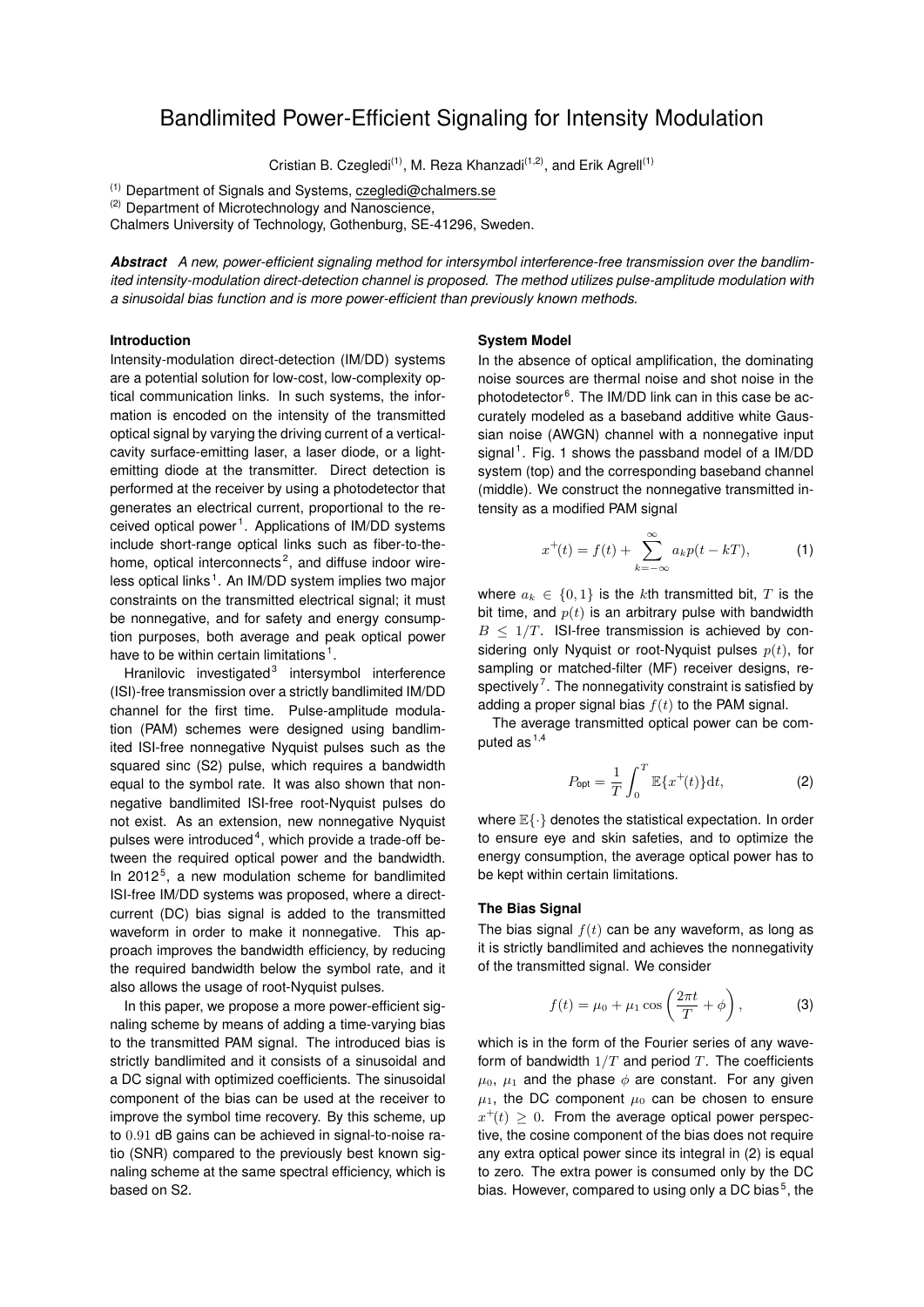

<span id="page-2-0"></span>**Fig. 1:** The passband IM/DD system model (top). The baseband IM/DD channel (middle). The negative PAM waveform before adding the bias (bottom (a)), where the dashed part represents the negative values; the added bias (bottom (b)); the resultant nonnegative waveform (bottom (c)).

transmission is more power-efficient because less DC bias is required after adding a suitably scaled cosine term. If  $\mu_1 \neq 0$ , the bandwidth of  $x^+(t)$  is  $\max(B, 1/T) = 1/T$ , where  $B \leq 1/T$  is the bandwidth of  $p(t)$ . The receiver does not need any extra synchronization for the time-varying bias, since the cosine term has the same period as the bit clock. Moreover, the cosine-tone added to the spectrum can be used at the receiver in the clock-recovery circuit, analogously to detecting the return-to-zero modulation format which has a similar spectral component at  $1/T$ .  $^6$  $^6$ 

Fig. [2](#page-2-1) shows the normalized spectrum of a signal  $x^+(t)$  formed using the proposed modulation format and the root-raised-cosine pulse with a roll-off factor  $\alpha = 1$  (see Results Sec.). It can be noticed that the spectrum is strictly bandlimited and exhibits a spectral component at  $f = 1/T$  which corresponds to the cosine term in [\(3\)](#page-1-1). A narrow-bandpass filter or a phaselocked loop can easily isolate this component for further use in the clock-recovery circuit.

<span id="page-2-1"></span>

**Fig. 2:** Frequency spectrum of the proposed signaling method using a root-raised-cosine pulse with  $\alpha = 1$ .

By finding an expression for the global minimum of  $x^+(t)$  that is independent of the instantaneous transmitted data bits  $a_k$ , an optimization similar to Tavan<sup>[5](#page-3-4)</sup> is formed and numerically solved to obtain the  $\mu_0$ ,  $\mu_1$ , and  $\phi$  that maximize the optical power efficiency.

## **Results**

Tab. [1](#page-3-7) presents the achievable optical gains obtained by using the proposed signaling method for different pulse shapes  $p(t)$  in terms of asymptotic power efficiency (APE) defined as

$$
APE = \frac{P_{\rm opt}^{\rm ref}}{P_{\rm opt}},\tag{4}
$$

where  $P_{\rm opt}^{\rm ref}$  is the average optical power of the benchmark signaling method $3$ , employing a sampling receiver and the S2 pulse, which does not require any bias signal. The S2 pulse is the most power-efficient pulse previously known for the bandlimited IM/DD channel $3$  and requires the same bandwidth as our proposed signaling scheme, i.e.,  $B = 1/T$ , which leads to a fair comparison. Results are given for the raised-cosine (RC)<sup>[7](#page-3-6)</sup>, the first-order parametric linear (PL)<sup>[8](#page-3-8)</sup>, the better than Nyquist (BTN)<sup>[9](#page-3-9)</sup>, and the first-order Xia<sup>[10](#page-3-10)</sup> pulses. When the MF receiver is used, the root-Nyquist pulses are obtained from the Nyquist pulses by taking the square root in the frequency domain<sup>[7](#page-3-6)</sup>. The excess bandwidth for each pulse is controlled by the roll-off factor parameter  $\alpha \in [0, 1]$ . The optimal APE for different pulses is obtained at  $\alpha = 1$ , except for PL ( $\alpha = 0.992$ ) and BTN ( $\alpha = 0.976$ ) in case of using the MF receiver. Except the Xia pulse, which is the only nonsymmetrical pulse in the time domain, the optimal phase of the cosine term is  $\phi = 0$ .

The results in Tab. [1](#page-3-7) show that using the proposed bias signal, the MF receiver is more power-efficient than the sampling receiver, in contrast to previous results $3-5$  $3-5$ . The best APE is obtained by either the RC or Xia pulse using a MF receiver. They have the same